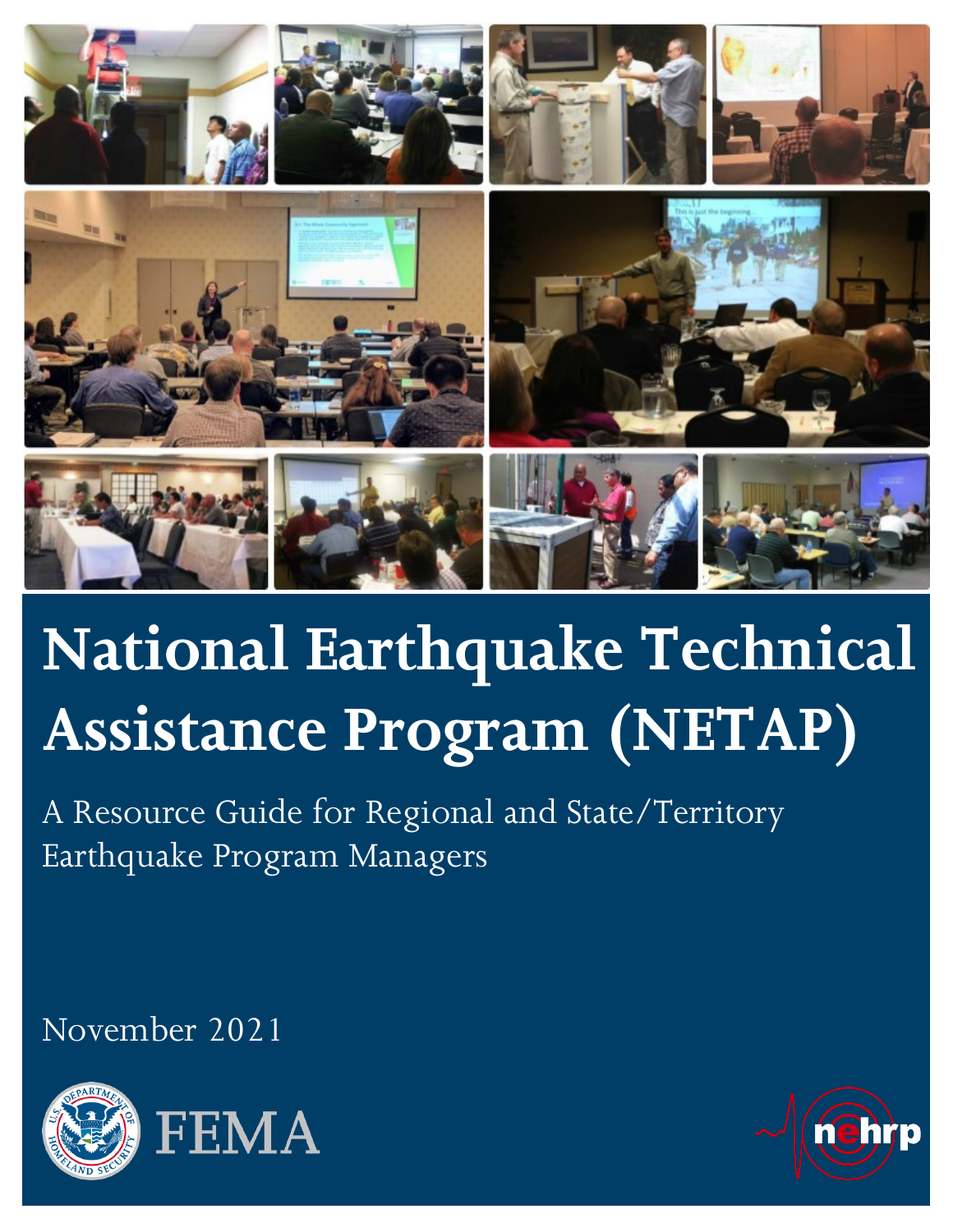# What Is NETAP?

In accordance with the [Earthquake Hazards Reduction Act of 1977 \(amended in 2004\) and the](https://www.fema.gov/sites/default/files/2020-08/fema_seismic-retrofit-family-dwellings-chimney_p-1100-2c.pdf)  [National Earthquake Hazards Reduction Program \(NEHRP\),](https://www.fema.gov/sites/default/files/2020-08/fema_seismic-retrofit-family-dwellings-chimney_p-1100-2c.pdf) it is the responsibility of the Federal Emergency Management Agency (FEMA) to support "the implementation of a comprehensive earthquake education and public awareness program, including development of materials and their wide dissemination to all appropriate audiences and support public access to locality-specific information that may assist the public in preparing for, mitigating against, responding to and recovering from earthquakes and related disasters."

FEMA developed the [National Earthquake Technical Assistance Program](https://www.fema.gov/sites/default/files/2020-07/fema_earthquakes_p-1000-safer-stronger-smarter-a-guide-to-improving-school-natural-hazard-safety_aug2017.pdf) (NETAP) as a mechanism for delivering direct assistance to the public through state, tribal, territory, or local government entities, to increase their knowledge and ability to analyze their risk, make a plan, and take actions aimed at reducing their earthquake risk and supporting overall community resilience.

NETAP is a program managed by FEMA to rapidly deploy trainings to organizations and communities. This Resource Guide provides information on the available NETAP training courses and how state, territory, or local government entities can request these trainings.

# What are NETAP trainings?

NETAP provides trainings and associated materials on topics related to earthquake risk reduction. The trainings, which span from a few hours to two days in duration, are intended for a wide variety of participants with diverse professional backgrounds.

NETAP pays for the salary and expenses of an approved instructor and for any educational materials used by the training participants and instructor. The state, tribal, territorial, or local government requesting the training, in cooperation with any partnering organizations, is responsible for recruitment and registration of students. For in-person trainings, the requesting organization is also responsible for local logistical requirements (e.g., meeting space, audio/visual equipment, refreshments). See "What Are the Responsibilities of the Organization Requesting the Training?" below for more information on the requirements for the requestor.

The 2022 training season is scheduled to run from February - July 2022.

# Which States and territories are eligible for NETAP trainings?

States and territories designated by FEMA as having high or very high earthquake risk are eligible for NETAP trainings. The states and territories eligible for trainings in 2022 are: Alaska, Arizona, Arkansas, California, Commonwealth of the Northern Mariana Islands, Guam, Hawaii, Idaho, Illinois, Indiana, Kentucky, Mississippi, Missouri, Montana, Nevada, Oklahoma, Oregon, Puerto Rico, South Carolina, Tennessee, Utah, Virgin Islands, Washington, and Wyoming.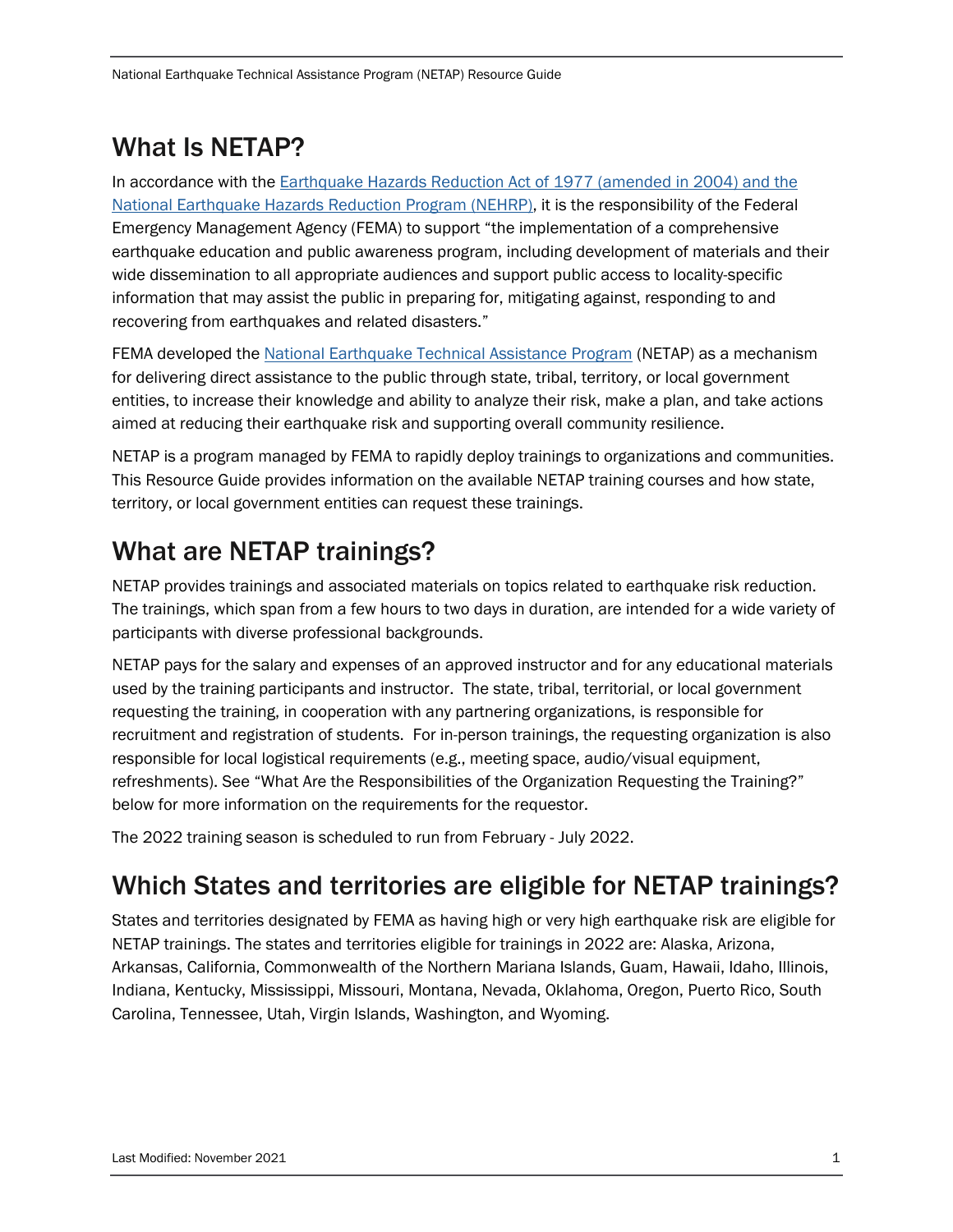# Training Delivery Methods

NETAP trainings are offered via one of two delivery methods: in-person or web-based. The organization requesting the training selects the preferred delivery method when completing the NETAP Training Request Form, and preferences are honored to the greatest extent practicable. Due to logistical constraints, training delivery methods cannot be mixed for any state/territory (i.e., all trainings hosted by a state/territory must be either entirely web-based or entirely in-person).

In-person trainings are hosted by the requesting organization. See the "What Are the Responsibilities" of the Organization Requesting the Training?" section below to review the responsibilities of the requestor for in-person trainings.

Web-based trainings are offered via an online seminar streaming service and hosted by the NETAP Contractor. At the discretion of the NETAP Contractor, web-based trainings for one state/territory may be opened to neighboring states/territories. See the "What Are the Responsibilities of the Organization Requesting the Training?" section below to review the responsibilities of the requestor for web-based trainings.

# Accessibility Policy

All NETAP trainings will integrate the needs of people with vision, hearing, and mobility disabilities to the greatest extent practicable. The accessibility policy for NETAP trainings is outlined as follows.

- 1. For in-person trainings, the requesting organization shall host the training in an ADA-accessible location.
- 2. For both training delivery methods, the following types of reasonable accommodation shall be provided when requested by at least one training registrant with at least two weeks of notice before the training:
- American Sign Language (ASL) interpretation *(in-person trainings only)*
- Closed captioning *(web-based trainings only)*
- **Section 508-compliant presentation slides**

The responsibility for gathering these requests from registrants and addressing them (when requested with at least two weeks of notice) depends on the delivery method:

- For in-person trainings, the requestor is responsible for all aspects of reasonable accommodation except providing 508-compliant slides. (The NETAP contractor is responsible for providing 508-compliant slides, when requested.) The requestor is responsible for arranging and covering the cost of ASL interpretation, if requested by a registrant.
- For web-based trainings, the NETAP contractor is responsible for all aspects of reasonable accommodation.
- 3. Training flyers shall be made 508-compliant by the NETAP contractor before issuing to the requestor for use in advertising.

Responsibilities of the requesting organization related to accessibility are also summarized under "What are the Responsibilities of the Organization Requesting the Training?"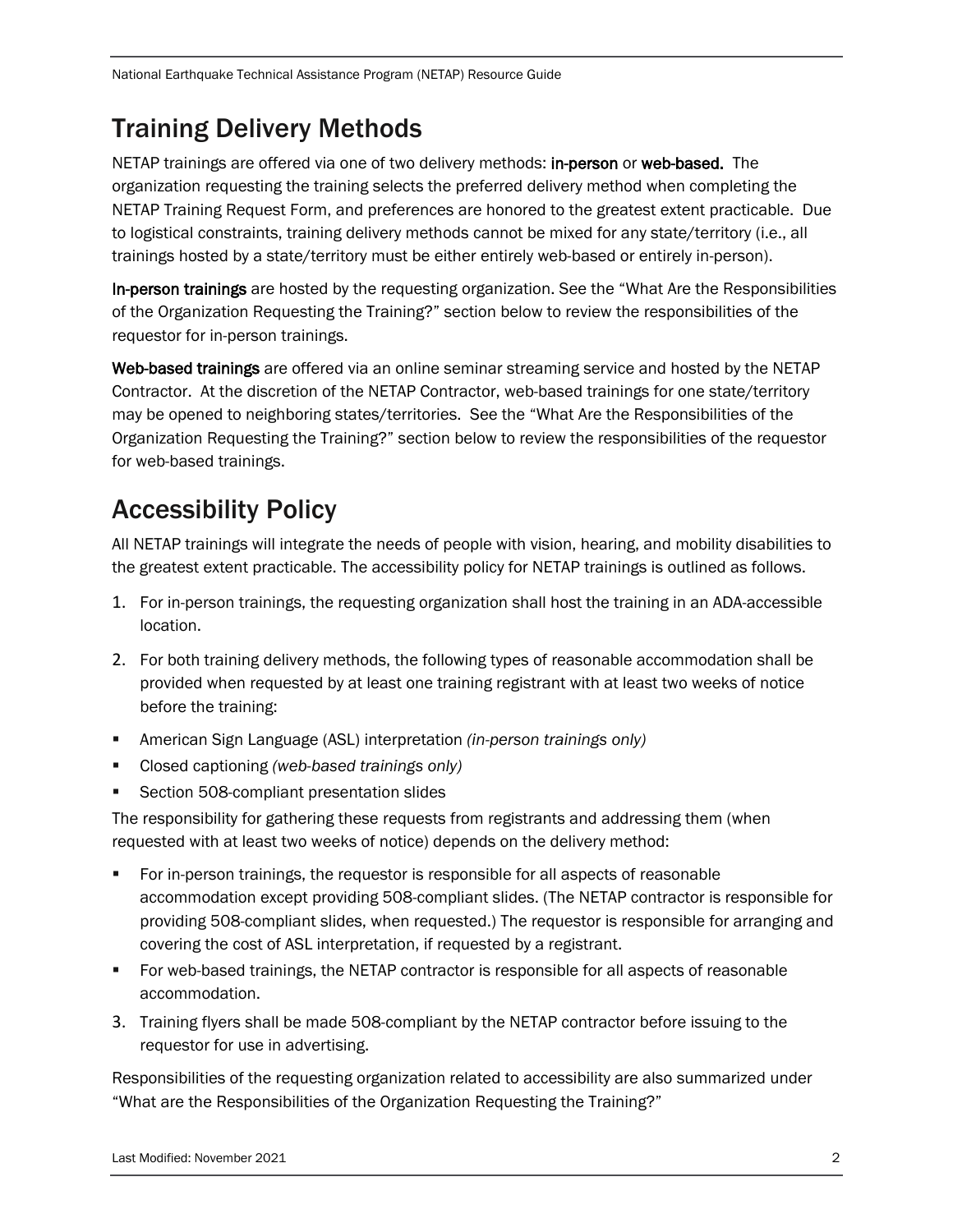National Earthquake Technical Assistance Program (NETAP) Resource Guide

# How to request NETAP training

The process for obtaining NETAP training is described in the following steps:

## 1. Identify Need and Request Training

Applicants are required to complete the [NETAP Training Request Form,](https://www.fema.gov/sites/default/files/documents/fema_earthquakes_repair-of-earthquake-damaged-masonry-fireplace-chimneys-fema-p-1024-ra1.pdf) identifying the specific trainings requested, preferred training dates, training location, anticipated number of participants, and the primary point(s) of contact. Th[e State/Territory Earthquake Program](https://www.fema.gov/sites/default/files/2020-08/fema_earthquake_incremental-seismic-rehabilitation-of-hospital-buildings-providing-protection-to-people-and-buildings-fema-p-396.zip)  [Manager](https://www.fema.gov/sites/default/files/2020-08/fema_earthquake_incremental-seismic-rehabilitation-of-hospital-buildings-providing-protection-to-people-and-buildings-fema-p-396.zip) or other state/territory official with responsibility for earthquake mitigation identifies the need for trainings. In some cases, this need may be identified in consultation with local organizations, such as county emergency services or nonprofits focused on earthquake risk reduction.

#### 2. Request Sent to NETAP Contractor

The State/Territory Earthquake Program Manager submits the request to the [NETAP](https://www.fema.gov/emergency-managers/risk-management/earthquake/nehrp)  [Contractor](https://www.fema.gov/emergency-managers/risk-management/earthquake/nehrp) (the Applied Technology Council, ATC) to evaluate the request. State/Territory Earthquake Program Managers are advised to work with their Regional Earthquake Program Managers in developing their training requests.

#### 3. Review and Coordinate

Review and **Coordinate** 

Identify Need and Request **Training** 

Request sent to NETAP **Contractor** 

> **Oualified Training** Approved

**Training Delivery** 

**Performance** Reporting

Certificate of Participation The NETAP Contractor, in collaboration with the FEMA NETAP Manager, reviews the training request. Further discussion may be needed with the requestor to clarify anything that is unclear or to provide guidance on technical information about the available trainings.

## 4. Qualified Training Approved

Based on the review and coordination process, a final decision is made by the FEMA NETAP Manager based on program funding and priorities, target outcomes and benefits of the request, and other relevant factors, such as local earthquake risk and capacity of the requesting organization to execute the proposal in partnership with FEMA.

#### 5. Training Delivery

If approved, the NETAP Contractor deploys approved contract resources in collaboration with the FEMA Regional and State/Territory Earthquake Program Managers (and the requesting organization, if it is not the state/territory).

#### 6. Performance Reporting

After each NETAP training, evaluation forms are gathered, and the results are reviewed. After an in-person NETAP training, the requesting organization reports the number of participants and provides a copy of the sign-in sheet to the NETAP Contractor. After a webbased NETAP training, the NETAP Contractor provides the list of participants to the requesting organization.

#### Certificate of Participation

For in-person trainings, the requesting organization may request Certificates of Participation for training participants. For web-based trainings, Certificates of Participation are sent automatically to training participants.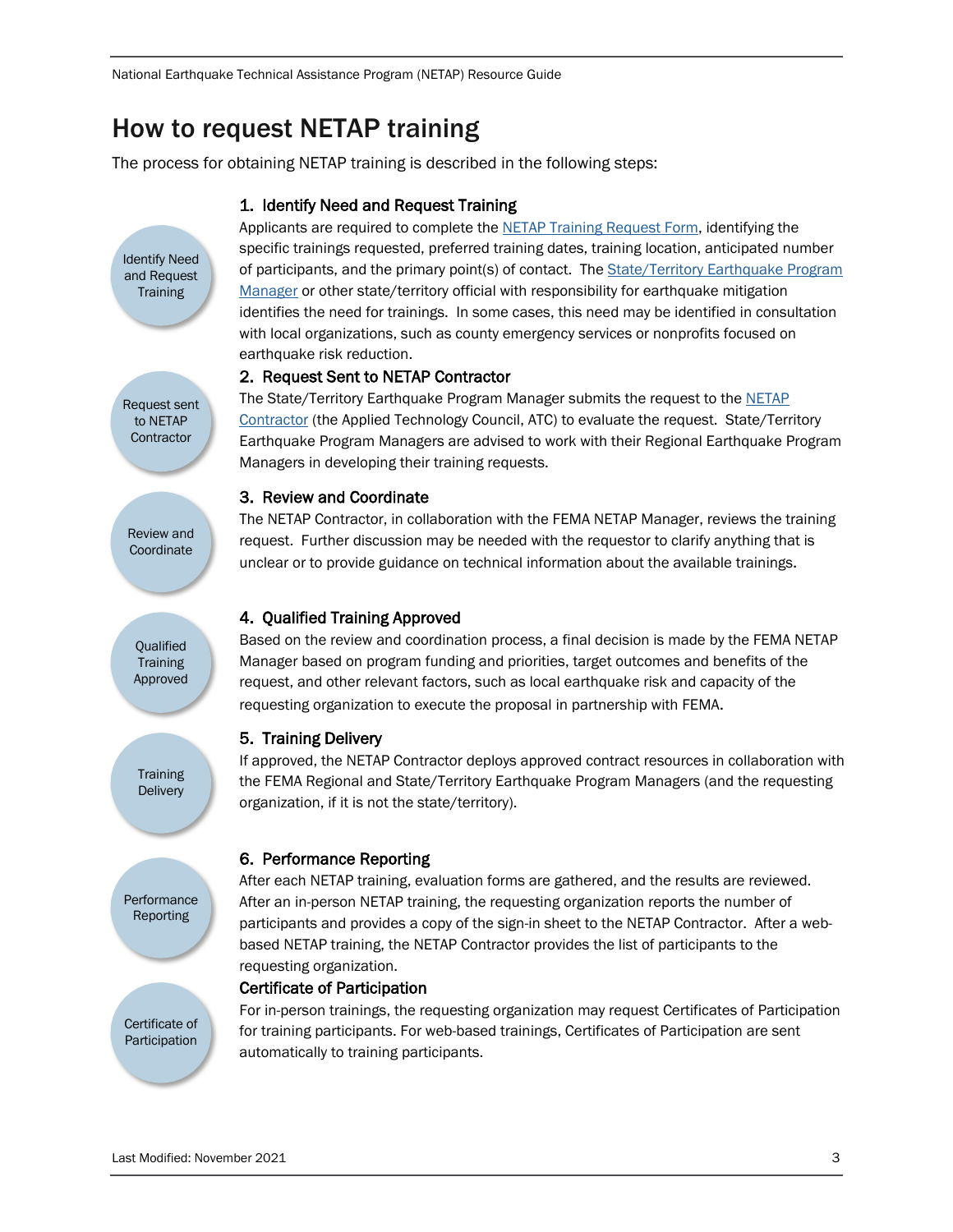# What are the responsibilities of the organization requesting training?

Once the training(s) have been approved, the State/Territory Earthquake Program Manager (or other organizer) requesting the training, in cooperation with any partnering organizations, is in charge of the following:

 Advertisement and recruitment of participants for the training. 508-compliant flyers for use by the requesting organization to advertise the training will be provided by the NETAP Contractor after the training is approved. In order to make the best use of NETAP funds and to reach as many people as possible, trainings require a minimum of 25 participants.

For in-person trainings, the requesting organization is also in charge of the following:

- All local logistics, including venue reservation, and audio/visual equipment (projector and screen, as well as microphone and speakers when necessary). The training must be hosted in an ADAaccessible location.
- Gathering accessibility requests from participants for American Sign Language (ASL) Interpretation and Section 508-compliant presentation slides.
	- $\circ$  If ASL interpretation is requested by a registrant with at least two weeks of notice, the requesting organization is responsible for arranging and covering the cost of an ASL Interpreter for the training.
	- $\circ$  If 508-compliant slides are requested by a registrant with at least two weeks of notice, the requesting organization is responsible for informing the NETAP Contractor as soon as the request is received. These slides will be made 508-compliant by the NETAP Contractor and provided to the requesting organization before the training.
- Submittal of completed NETAP Training Materials Request Form to the NETAP Contractor at least two weeks in advance of the scheduled training to ensure that all training materials arrive in time for the training. This form will be provided to the requestor once the training is confirmed.
- Administering a sign-in sheet for each training on which all participants record their presence at the training. An electronic copy of each completed sign-in sheet should be submitted to the trainer and the NETAP Contractor no later than one week after each training.
- Storage of course training materials until the course is delivered.
- If Certificates of Participation are requested, an electronic roster of participant names in Excel or Word format should be provided to the NETAP Contractor. If the requestor would like to distribute the certificates during the training, they should submit the electronic roster of registered participants at least five working days in advance of the scheduled training. Certificates can also be generated by the NETAP Contractor after the completion of the training. In either case, the requestor is responsible for distributing the certificates to the participants.
- Refreshments and/or snacks for participants during breaks (optional).

For web-based trainings, the NETAP Contractor is responsible for administering registration, hosting the training on a web-based platform, gather reasonable accommodation requests, providing reasonable accommodation when requested by registrants with at least two weeks of notice, and distributing Certificates of Participation.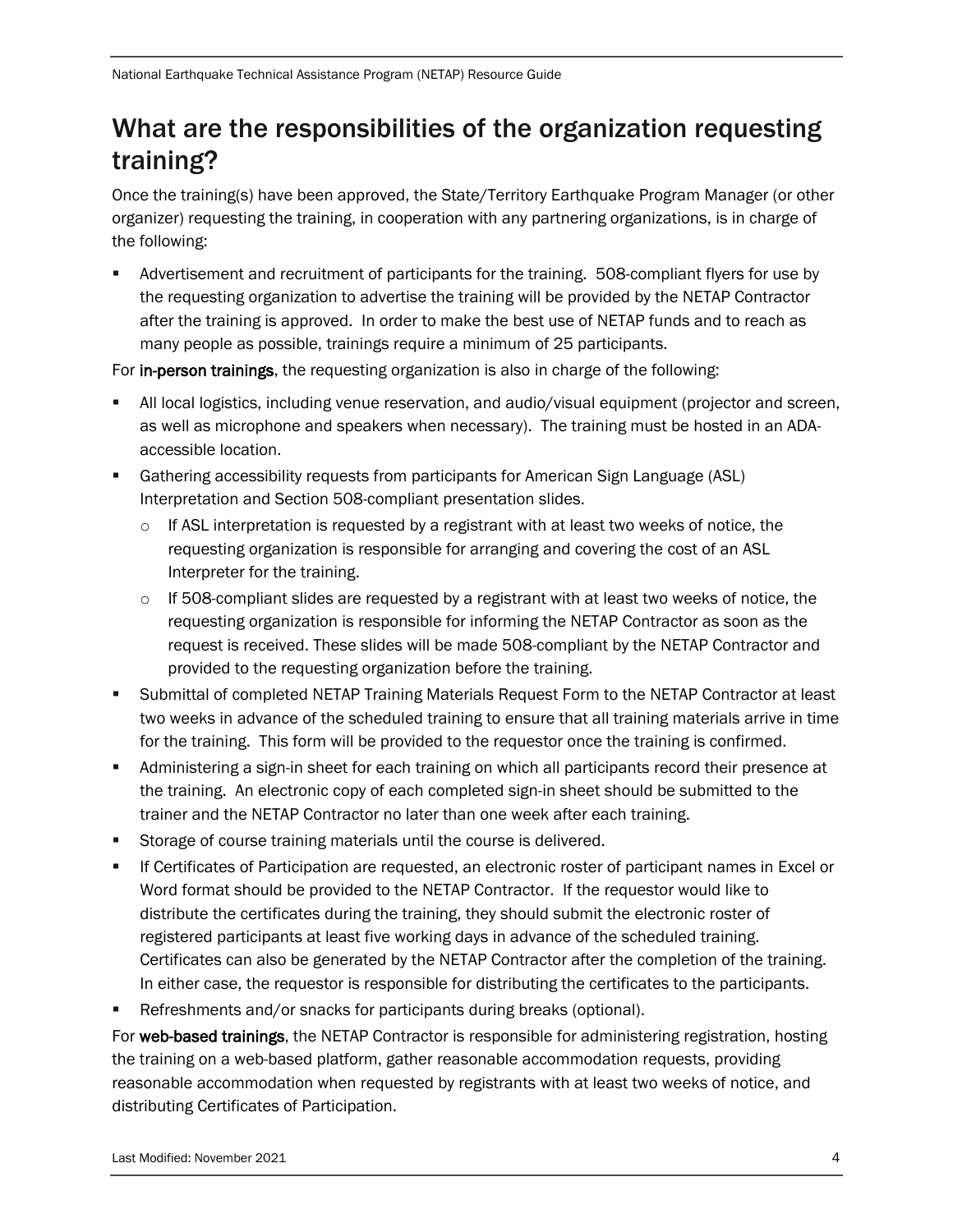National Earthquake Technical Assistance Program (NETAP) Resource Guide

# Available NETAP Courses

Table 1 provides an overview of available training courses and their durations.

#### Table 1 NETAP Training Courses

| <b>Course Number</b>               | <b>Course Title</b>                                                                                                                                   | <b>In-Person</b><br><b>Duration</b> | <b>Web-based</b><br><b>Duration</b> |
|------------------------------------|-------------------------------------------------------------------------------------------------------------------------------------------------------|-------------------------------------|-------------------------------------|
| FEMA E-74                          | Reducing the Risks of Nonstructural Earthquake Damage                                                                                                 | 6 hours                             | 4 hours                             |
| <b>FEMA 232</b>                    | Homebuilders' Guide to Earthquake-Resistant Design and<br>Construction                                                                                | 6 hours                             | 4 hours                             |
| <b>FEMA 395</b>                    | Earthquake Safety and Mitigation for Schools                                                                                                          | 3 hours                             | 3 hours                             |
| FEMA P-50 &<br><b>FEMA P-50-1</b>  | Simplified Seismic Assessment and Retrofit Guidelines of<br>Detached, Single-Family, Wood-Frame Dwellings                                             | 6 hours                             | 4 hours                             |
| <b>FEMA P-154</b>                  | Rapid Visual Screening of Buildings for Potential Seismic<br>Hazards                                                                                  | 4 hours                             | 4 hours                             |
| FEMA P-154 and<br><b>ATC-20</b>    | Rapid Visual Screening of Buildings for Potential Seismic<br>Hazards / Postearthquake Safety Evaluation of Buildings                                  | 8 hours                             | 2 days,<br>4 hours/ day             |
| <b>FEMA P-749</b>                  | Earthquake-Resistant Design Concepts: An Introduction<br>to the NEHRP Recommended Seismic Provisions for New<br><b>Buildings and Other Structures</b> | 6 hours                             | 4 hours                             |
| FEMA P-767                         | Earthquake Mitigation for Hospitals                                                                                                                   | 7 hours                             | 4 hours                             |
| <b>FEMA P-909</b>                  | Home and Business Earthquake Safety and Mitigation:<br><b>Train the Trainer</b>                                                                       | 3 hours                             | N/A                                 |
| <b>FEMA P-1000</b>                 | Safer, Stronger, Smarter: A Guide to Improving School<br>Natural Hazard Safety                                                                        | 2 hours                             | 2 hours                             |
| <b>FEMA P-2055</b>                 | Post-disaster Building Safety Evaluation Guidance                                                                                                     | 4 hours                             | 4 hours                             |
| <b>FEMA P-2055</b><br>and ATC-20   | Post-disaster Building Safety Evaluation Guidance /<br>Postearthquake Safety Evaluation of Buildings                                                  | 8 hours                             | 2 days,<br>4 hours/ day             |
| <b>Building Code</b><br>Overview   | Building Codes - Why They Matter                                                                                                                      | 2 hours                             | 2 hours                             |
| Classroom and<br>Beyond            | Reducing Earthquake Risk in the Classroom and Beyond:<br>Seismic Mitigation of Nonstructural Hazards in Schools                                       | 3 hours                             | 3 hours                             |
| <b>Cripple Wall</b><br>Retrofit    | Seismic Retrofit of Cripple Walls in Wood-Frame Dwellings<br>and Unreinforced Masonry Chimneys                                                        | 2 hours                             | 2 hours                             |
| Manufactured<br>Homes              | Improving Earthquake Performance of Manufactured<br>Homes                                                                                             | 1.5 hours                           | 1.5 hours                           |
| Older Concrete<br><b>Buildings</b> | Older Concrete Buildings: Understanding the Seismic Risk<br>and Making a Mitigation Plan                                                              | 2 hours                             | 2 hours                             |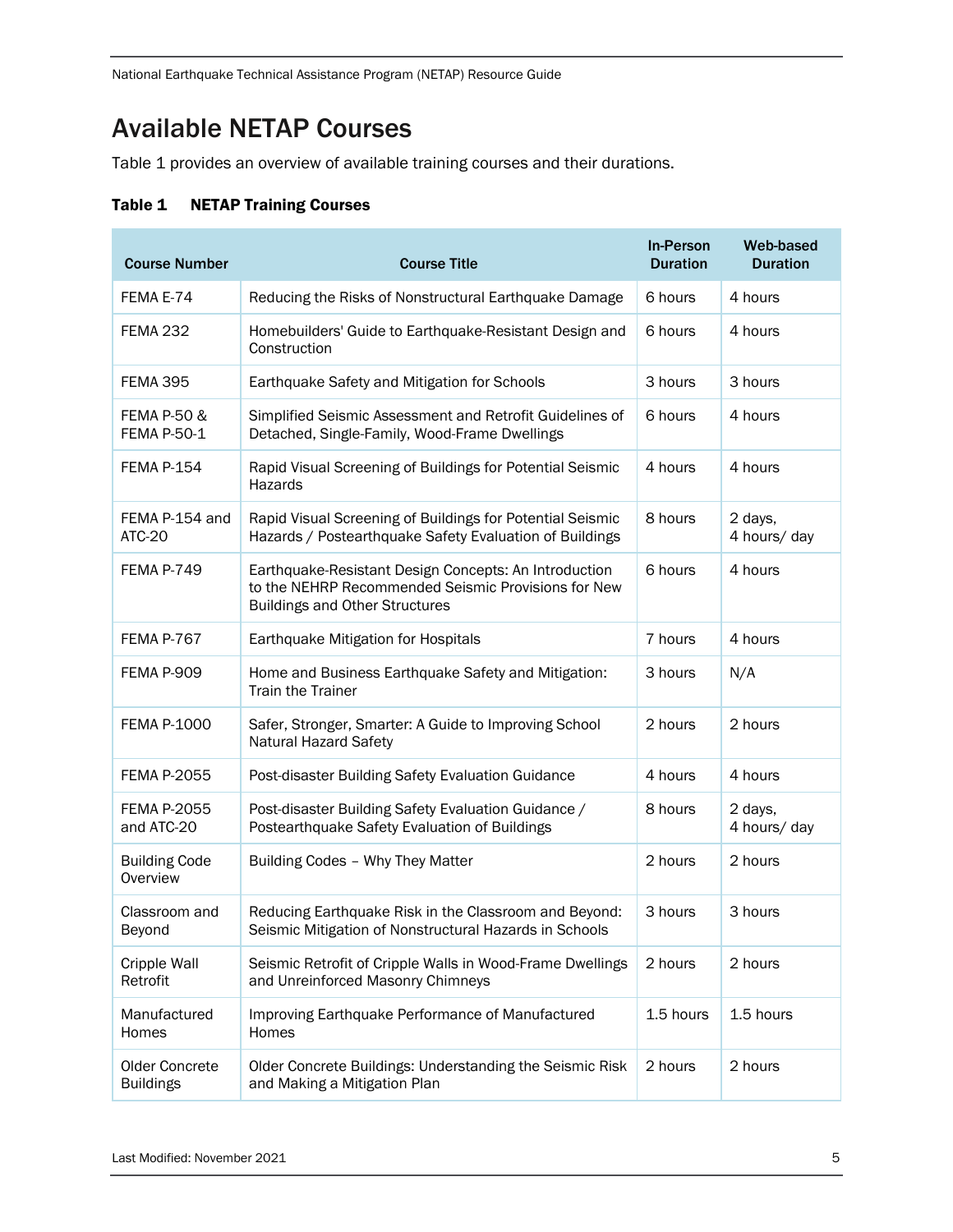Table 2 provides information on the target audience for each training course. The information in the table is not meant to limit participation; it is provided for guidance purposes only.

| <b>Training</b>                    | <b>Architects</b> | <b>Building</b><br><b>Officials</b> | <b>Building</b><br><b>Owners</b> | <b>Business</b><br>Owners | <b>Contractors</b> | Emergency<br><b>Managers</b> | <b>Engineers</b> | <b>Facility</b><br><b>Managers</b> | Home/<br>Property<br><b>Owners</b> | <b>Risk</b><br><b>Analysts</b> | <b>School</b><br>Administrators | Volunteers/<br>General<br><b>Public</b> |
|------------------------------------|-------------------|-------------------------------------|----------------------------------|---------------------------|--------------------|------------------------------|------------------|------------------------------------|------------------------------------|--------------------------------|---------------------------------|-----------------------------------------|
| FEMA E-74                          | $\bullet$         | $\bullet$                           | $\bullet$                        | $\bullet$                 | $\bullet$          | $\bullet$                    | $\bullet$        | $\bullet$                          | $\bullet$                          | $\bullet$                      | $\bullet$                       |                                         |
| <b>FEMA 232</b>                    | $\bullet$         | $\bullet$                           | $\bullet$                        |                           | $\bullet$          |                              | $\bullet$        |                                    | $\bullet$                          |                                |                                 |                                         |
| <b>FEMA 395</b>                    |                   |                                     |                                  |                           |                    |                              | $\bullet$        | $\bullet$                          |                                    |                                | $\bullet$                       |                                         |
| FEMA P-50 &<br><b>FEMA P-50-1</b>  | $\bullet$         | $\bullet$                           | $\bullet$                        | $\bullet$                 | $\bullet$          |                              | $\bullet$        |                                    | $\bullet$                          |                                |                                 |                                         |
| <b>FEMA P-154</b>                  | $\bullet$         | $\bullet$                           | $\bullet$                        |                           |                    | $\bullet$                    | $\bullet$        | $\bullet$                          | $\bullet$                          | $\bullet$                      |                                 |                                         |
| FEMA P-154 &<br>ATC-20             | $\bullet$         | $\bullet$                           | $\bullet$                        |                           |                    | $\bullet$                    | $\bullet$        | $\bullet$                          | $\bullet$                          | $\bullet$                      |                                 |                                         |
| <b>FEMA P-749</b>                  | $\bullet$         | $\bullet$                           |                                  |                           |                    |                              | $\bullet$        | $\bullet$                          |                                    |                                |                                 |                                         |
| FEMA P-767                         | $\bullet$         | $\bullet$                           | $\bullet$                        |                           |                    | $\bullet$                    | $\bullet$        | $\bullet$                          |                                    | $\bullet$                      |                                 |                                         |
| FEMA P-909                         |                   |                                     | $\bullet$                        | $\bullet$                 | $\bullet$          | $\bullet$                    |                  |                                    | $\bullet$                          |                                |                                 |                                         |
| <b>FEMA P-1000</b>                 | $\bullet$         | $\bullet$                           |                                  |                           |                    | $\bullet$                    | $\bullet$        | $\bullet$                          |                                    |                                | $\bullet$                       |                                         |
| <b>FEMA P-2055</b>                 | $\bullet$         | $\bullet$                           |                                  |                           |                    | $\bullet$                    | $\bullet$        |                                    |                                    |                                |                                 |                                         |
| FEMA P-2055 &<br>ATC-20            | $\bullet$         | $\bullet$                           |                                  |                           |                    | ۰                            | $\bullet$        |                                    |                                    |                                |                                 |                                         |
| <b>Building Code</b><br>Overview   | $\bullet$         | $\bullet$                           | $\bullet$                        | $\bullet$                 | $\bullet$          | $\bullet$                    | $\bullet$        | $\bullet$                          | $\bullet$                          | ٠                              | $\bullet$                       |                                         |
| Classroom and<br>Beyond            | $\bullet$         | $\bullet$                           |                                  |                           |                    |                              |                  | $\bullet$                          |                                    |                                |                                 |                                         |
| Cripple Wall<br>Retrofit           | $\bullet$         | $\bullet$                           | ٠                                | $\bullet$                 | $\bullet$          |                              | $\blacksquare$   |                                    | $\bullet$                          |                                |                                 |                                         |
| Manufactured<br>Homes              | $\bullet$         | $\bullet$                           |                                  |                           | $\bullet$          | $\bullet$                    | $\bullet$        | $\bullet$                          | $\bullet$                          |                                |                                 |                                         |
| Older Concrete<br><b>Buildings</b> |                   |                                     | ٠                                |                           |                    |                              |                  | ٠                                  |                                    | ۰                              |                                 |                                         |

## Table 2 Target Audience for NETAP Trainings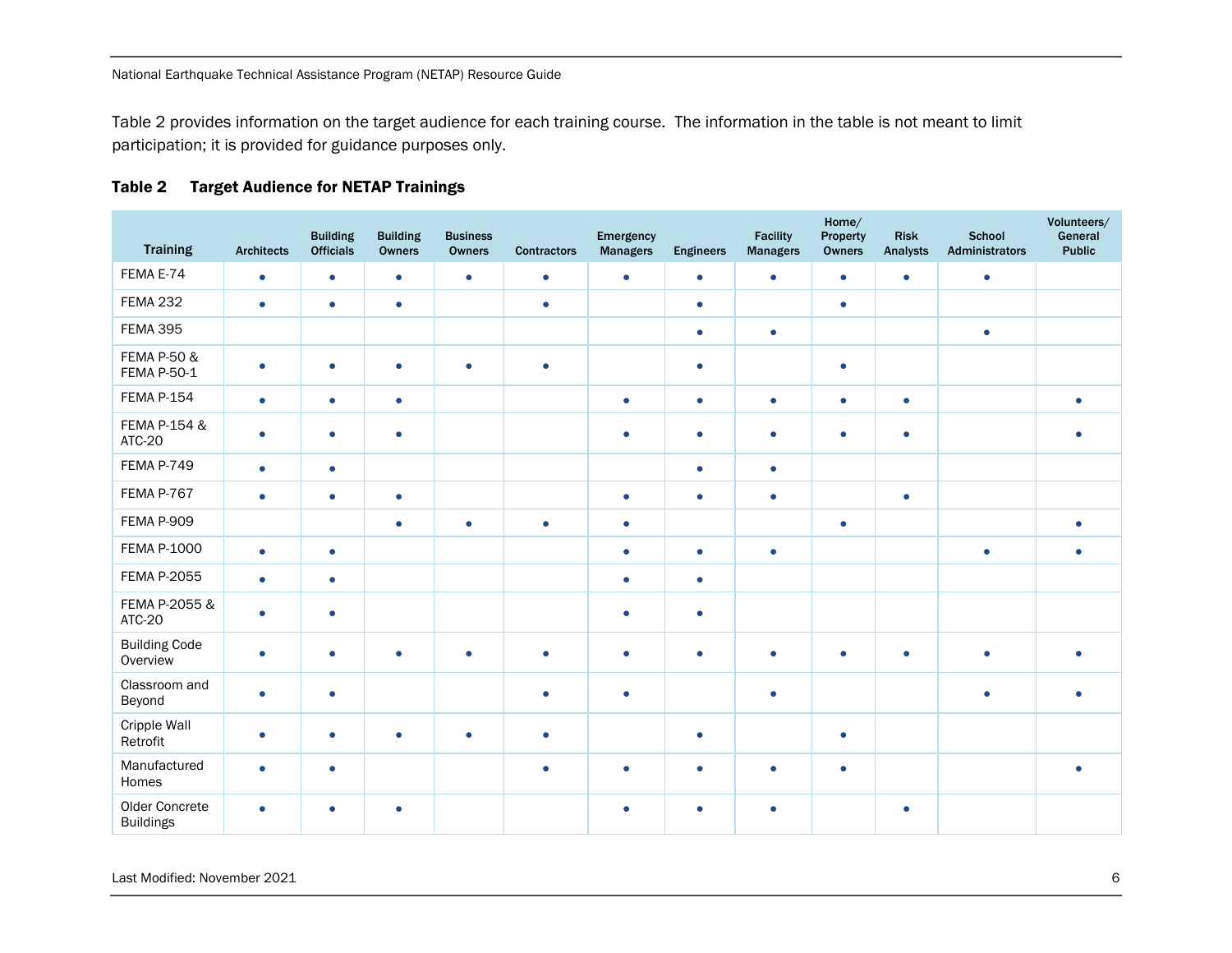Table 3 provides recommendations for pairing of courses by theme. There is no requirement to group these trainings together, with the exception of ATC-20 (which is only offered in combination with FEMA P-154 or FEMA P-2055).

| Theme                                                                          | <b>Course A</b>                                                              | <b>Course B</b>                                                                                              | <b>Course C</b>                                                                                          |
|--------------------------------------------------------------------------------|------------------------------------------------------------------------------|--------------------------------------------------------------------------------------------------------------|----------------------------------------------------------------------------------------------------------|
| <b>Basic principles of</b><br>earthquake-resistant codes<br>& design           | Building Code Overview,<br>Why Building Codes<br>Matter                      | <b>FEMA P-749,</b><br>Earthquake-Resistant<br>Design Concepts                                                |                                                                                                          |
| <b>Understanding how</b><br>different building types<br>perform in earthquakes | FEMA P-154, Rapid Visual<br><b>Building Screening</b>                        | ATC-20,<br>Postearthquake<br><b>Building Safety</b><br>Evaluation                                            |                                                                                                          |
| Identifying structural and<br>nonstructural earthquake<br>hazards              | FEMA P-154, Rapid Visual<br><b>Building Screening</b>                        | FEMA E-74, Reducing<br>Nonstructural<br>Earthquake Damage                                                    | <b>Reducing Earthquake</b><br>Risk in the Classroom<br>and Beyond                                        |
| <b>Using building inventories</b><br>to create seismic<br>mitigation plans     | FEMA P-154, Rapid Visual<br><b>Building Screening</b>                        | <b>Older Concrete</b><br>Buildings:<br>Understanding the<br>Seismic Risk and<br>Making a Mitigation<br>Plan  |                                                                                                          |
| Post-earthquake building<br>damage assessment                                  | FEMA P-2055, Post-<br>disaster Building Safety<br><b>Evaluation Guidance</b> | ATC-20,<br>Postearthquake<br><b>Building Safety</b><br>Evaluation                                            |                                                                                                          |
| Making schools safer in<br>earthquakes                                         | <b>Reducing Earthquake</b><br>Risk in the Classroom and<br>Beyond            | FEMA P-1000,<br><b>Improving School</b><br><b>Natural Hazard Safety</b>                                      | FEMA 395, Safety &<br><b>Mitigation for Schools</b>                                                      |
| <b>Making hospitals safer in</b><br>earthquakes                                | FEMA P-767, Earthquake<br>Mitigation for Hospitals                           | FEMA E-74, Reducing<br>Nonstructural<br>Earthquake Damage                                                    |                                                                                                          |
| Earthquake-resistant wood-<br>frame design and retrofit                        | FEMA 232, Homebuilders'<br>Guide                                             | FEMA P-50 & P-50-1,<br>Simplified Seismic<br>Assessment & Retrofit                                           | Seismic Retrofit of<br><b>Wood-Frame Cripple</b><br>Walls and<br>Unreinforced<br><b>Masonry Chimneys</b> |
| <b>Retrofitting single-family</b><br>residences                                | FEMA P-50 & P-50-1,<br>Simplified Seismic<br>Assessment & Retrofit           | Seismic Retrofit of<br><b>Wood-Frame Cripple</b><br><b>Walls and Unreinforced</b><br><b>Masonry Chimneys</b> | FEMA P-909, Home &<br><b>Business Earthquake</b><br>Safety and Mitigation                                |

#### Table 3 Recommended Pairings of NETAP Courses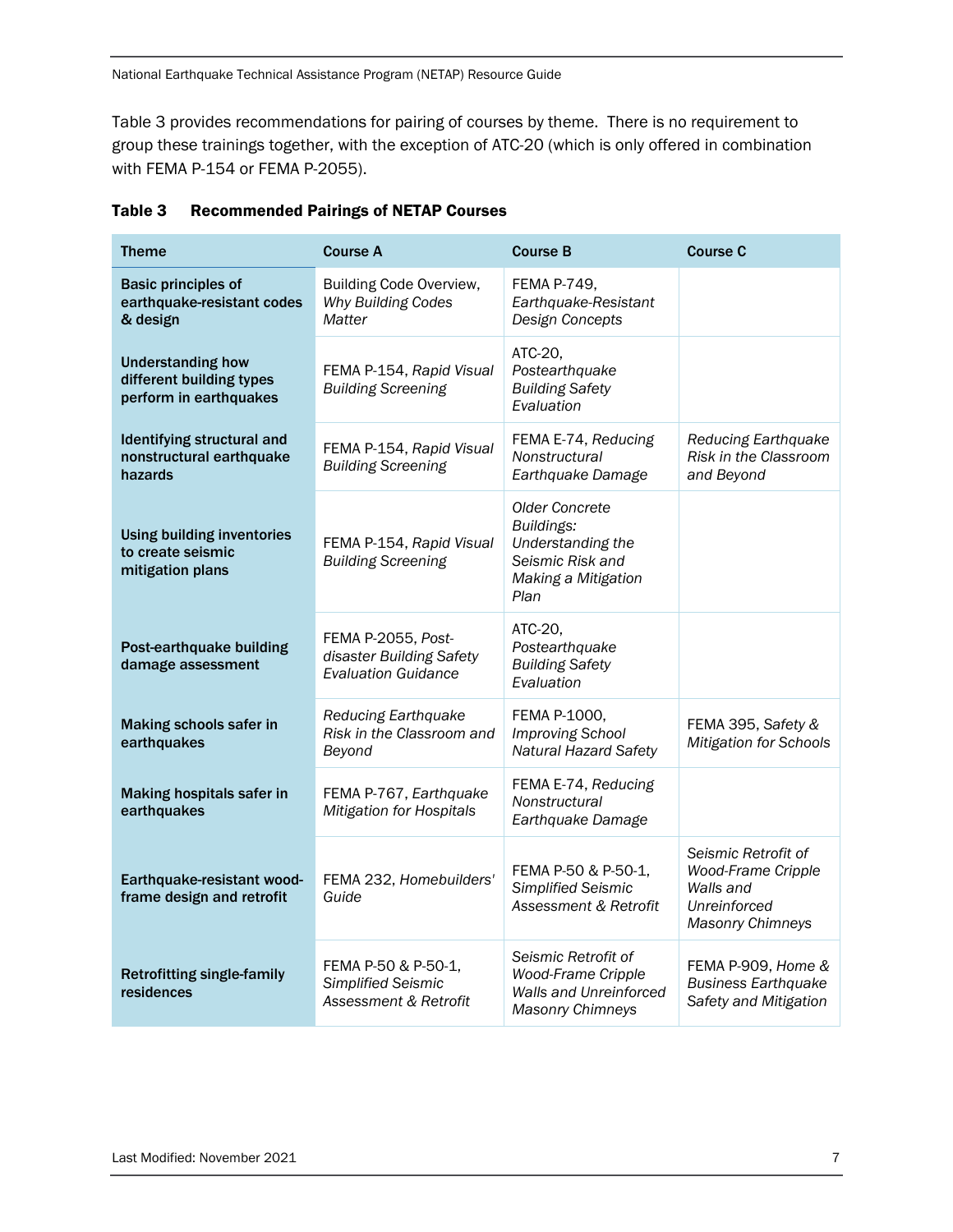# Description of NETAP Courses

# FEMA E-74, Reducing the Risks of Nonstructural Earthquake Damage

The training on FEMA E-74, *Reducing the Risks of Nonstructural Earthquake Damage*, describes the sources of nonstructural earthquake damage and effective methods of reducing such damage. Nonstructural failures have accounted for the majority of damage in recent U.S. earthquakes. It is critical to raise awareness of potential nonstructural hazards, the costly consequences of nonstructural failures, and the opportunities that exist to limit future losses.

Nonstructural components of buildings include all elements that are not part of the structural system; that is, the architectural, mechanical, electrical, and plumbing systems, as well as furniture, fixtures, equipment, and other contents.

*Materials:* The FEMA E-74 document is available as a free PDF at [this link.](https://www.fema.gov/sites/default/files/2020-08/fema_seismic-eval-older-concrete-buildings_p-2018.pdf) For in-person trainings only, a CD with a copy of the report is provided to each participant.

# FEMA 232, Homebuilders' Guide to Earthquake Resistant Design and Construction

The training on FEMA 232, *Homebuilders' Guide to Earthquake Resistant Design and Construction*, presents seismic design and construction guidance for one- and two-family light-frame residential structures, including information that supplements the 2003 edition of the *International Residential Code*. The FEMA 232 report may be used by homebuilders and other non-engineers.

*Materials:* The FEMA 232 document is available as a free PDF at [this link.](https://www.fema.gov/node/homebuilders-guide-earthquake-resistant-design-and-construction) For in-person trainings only, a printed copy of the report is provided to each participant.

## FEMA 395, Earthquake Safety and Mitigation for Schools

The training on FEMA 395, *Earthquake Safety and Mitigation for Schools (K-12): Providing Protection to People and Buildings,* is for school officials, teachers, facility managers, and other stakeholders interested in reducing earthquake risks in local schools. Numerous school buildings located in multiple states and U.S. territories are vulnerable to earthquake damage that threatens safety and continued operations. In this training, participants learn how to: (1) assess and analyze seismic risks; (2) develop actionable plans for reducing and managing these risks; (3) secure nonstructural elements of school facilities; and (4) use "incremental seismic rehabilitation" as an affordable approach for protecting existing buildings and ensuring occupant safety.

*Materials:* The FEMA 395 document is available as a free PDF at [this link.](https://www.fema.gov/emergency-managers/risk-management/earthquake/training/netap) For in-person trainings only, a printed copy of the report is provided to each participant.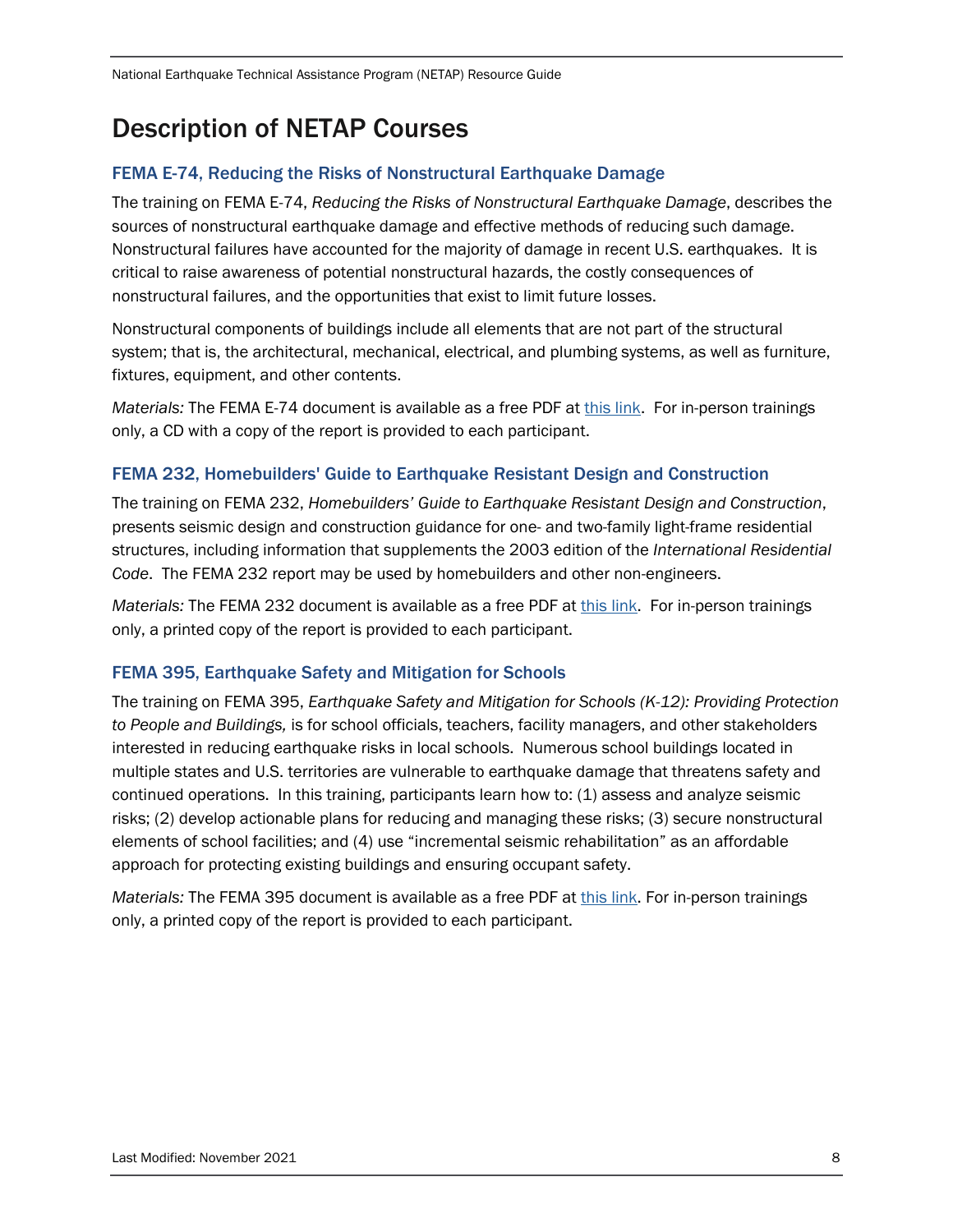# FEMA P-50 and FEMA P-50-1, Simplified Seismic Assessment and Retrofit Guidelines of Detached, Single-Family, Wood-Frame Dwellings

The training on FEMA P-50, *Simplified Seismic Assessment of Detached, Single- Family, Wood-Frame Dwellings*, provides instruction on inspection procedures and use of a four-page Simplified Seismic Assessment Form to evaluate detached single-family wood-frame dwellings and to assign to each a seismic performance grade. The procedure takes into consideration the potential for damage or collapse in a manner that is consistent and useful to owners, purchasers, insurers, lenders, contractors, design professionals, and regulatory officials. The training on FEMA P-50-1, *Seismic Retrofit Guidelines for Single-Family, Wood-Frame Dwellings,* provides specific guidance for retrofitting a dwelling's seismic deficiencies, as identified using the FEMA P-50 procedure.

*Materials:* The FEMA P-50/50-1 documents are available as free PDFs at the following links: [FEMA P-](https://www.fema.gov/sites/default/files/documents/fema_earthquakes_earthquake-strengthening-of-cripple-walls-in-wood-frame-dwellings-fema-p-1024-ra2.pdf)[50,](https://www.fema.gov/sites/default/files/documents/fema_earthquakes_earthquake-strengthening-of-cripple-walls-in-wood-frame-dwellings-fema-p-1024-ra2.pdf) [FEMA P-50-1.](https://www.fema.gov/emergency-managers/risk-management/earthquake/contacts) For in-person trainings only, printed copies of the reports are provided to each participant.

## FEMA P-154, Rapid Visual Screening of Buildings for Potential Seismic Hazards

In this training, participants learn how to identify potentially hazardous buildings before earthquakes occur, according to the methodology set forth in FEMA P-154, *Rapid Visual Screening of Buildings for Potential Seismic Hazards*. The training covers methods and processes that enable personnel to rapidly screen buildings for their expected safety and usability during and after earthquakes. Local officials can use these data to plan and prioritize further engineering and vulnerability analysis, emergency-response needs, and mitigation projects. The Third Edition of the document was completed in January 2015 and includes an additional level of screening form, as well as many other enhancements.

*Materials:* The FEMA P-154/P-155 documents are available as free PDFs at the following links: [FEMA](https://www.atcouncil.org/)  [P-154,](https://www.atcouncil.org/) [FEMA P-155.](https://www.fema.gov/sites/default/files/2020-07/fema_earthquakes_rapid-visual-screening-of-buildings-for-potential-seismic-hazards-supporting-documentation-third-edition-fema-p-155.pdf) For in-person trainings only, a printed copy of the FEMA P-154 report is provided to each participant. Upon request, a printed copy of the FEMA P-155 report (*Supporting Documentation*) is provided to each participant.

## ATC-20, Postearthquake Safety Evaluation of Buildings

#### \*Only available in conjunction with FEMA P-154 or FEMA P-2055\*

In this training, participants learn how to evaluate the safety of buildings following earthquakes. Trainees learn how to perform seismic inspections and safety evaluations of buildings, and to post appropriate safety-status placards. These evaluations and placards can be used in planning and executing evacuation, re-entry, and rebuilding strategies. Under NETAP, ATC-20 training can only be obtained if conducted in conjunction with FEMA P-154 or FEMA P-2055.

*Materials:* For both in-person trainings and web-based trainings, a printed copy of ATC-20-1, *Field Manual: Postearthquake Safety Evaluation of Buildings*, is provided to each participant.

Additional copies of ATC-20-1 (only available in hard copy) may be ordered using [this link.](https://www.fema.gov/pdf/plan/prevent/rms/395/fema395.pdf?dispatch=products.view&product_id=32)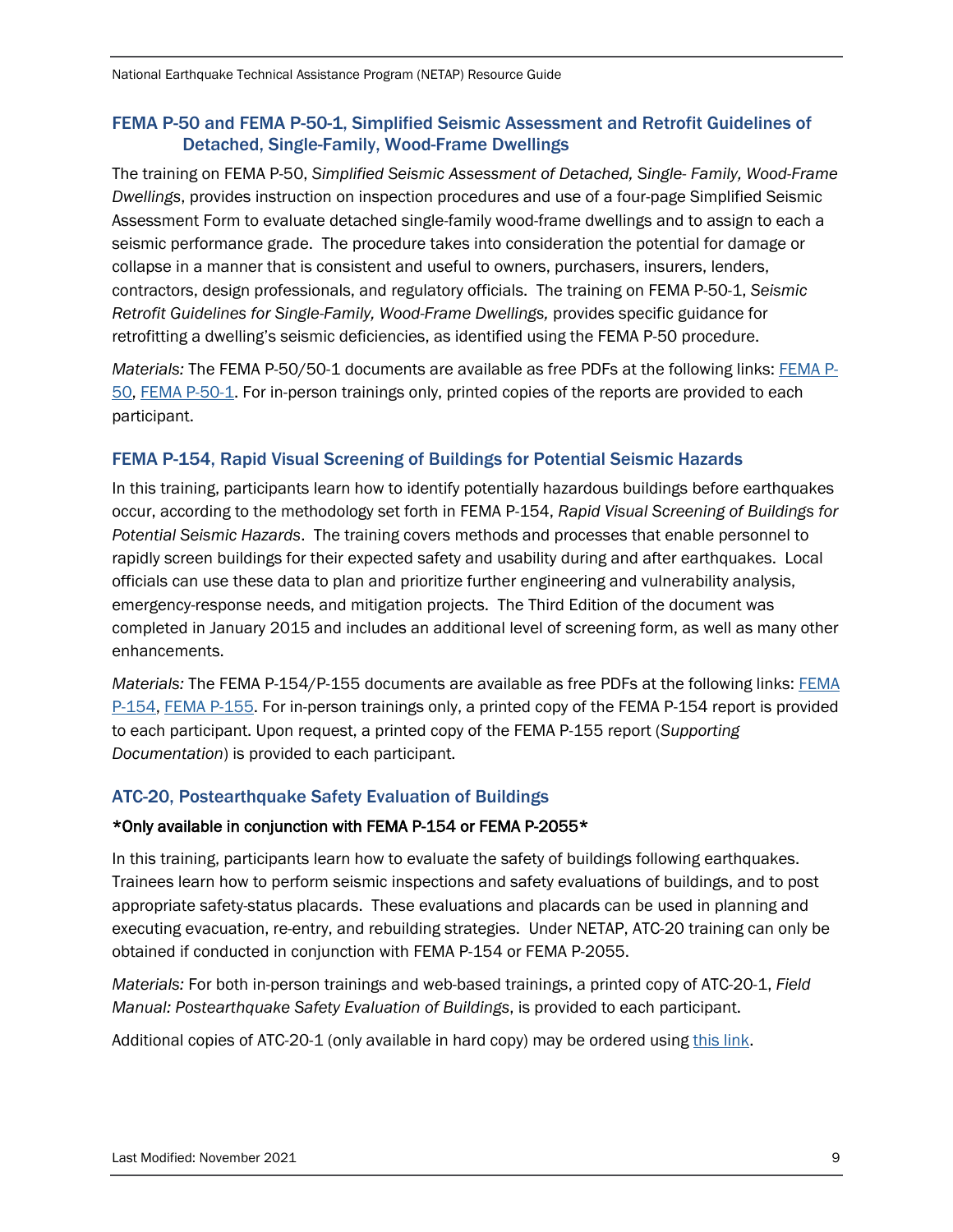## FEMA P-749, Earthquake-Resistant Design Concepts: An Introduction to the NEHRP Recommended Seismic Provisions for New Buildings and Other Structures

Training on the FEMA P-749 report, *Earthquake-Resistant Design Concepts: An Introduction to the NEHRP Recommended Seismic Provisions for New Buildings and Other Structures* (a companion guide to the 2009 edition of FEMA P-750, NEHRP Recommended Seismic Provisions for New Buildings and Other Structures), has been designed to encourage design and construction practices that address earthquake hazard and minimize the resulting risk to life and property. Understanding the basis for the seismic regulations in the nation's building codes and standards is important to those outside the earthquake science and engineering community, including elected officials, decision makers in the insurance and financial communities, individual building or business owners, and other concerned citizens. The intent of this training is to provide interested individuals with an easily understandable explanation of the intent and requirements of seismic design in general and the NEHRP Provisions in particular.

*Materials:* The FEMA P-749 document is available as a free PDF at [this link.](https://www.atcouncil.org/images/files/FEMA_P-50.pdf) For in-person trainings only, a printed copy of the report is provided to each participant.

# FEMA P-767, Earthquake Mitigation for Hospitals

The FEMA P-767, *Earthquake Mitigation for Hospitals*, training introduces participants to earthquake hazards in healthcare settings and methods that can be used to analyze and reduce risks of damage in hospitals and other medical buildings. Such facilities have unique nonstructural components, including equipment and infrastructure systems that can become sources of injury or damage even during smaller earthquakes. By implementing sound, cost-effective mitigation measures, healthcare facilities can reduce seismic risks and ensure that, in the event of an earthquake, they can remain in operation to serve their communities.

*Materials:* The referenced documents are available as free PDFs at the following links:

[FEMA 396,](https://www.fema.gov/sites/default/files/2020-07/fema_earthquakes_reducing-the-risks-of-nonstructural-earthquake-damage-a-practical-guide-fema-e-74.pdf) *Incremental Seismic Rehabilitation of Hospital Buildings*

#### [FEMA E-74,](http://store.atcouncil.org/index.php) *Reducing the Risks of Nonstructural Earthquake Damage*

For in-person trainings only, a CD with the FEMA E-74 report, a CD with the FEMA P-767 training PowerPoint presentation, and a printed copy of the FEMA 396 report are provided.

## FEMA P-909, Home and Business Earthquake Safety and Mitigation: A "Train the Trainer" **Course**

The goal of the training on FEMA P-909, *Home and Business Earthquake Safety: A "Train the Trainer" Course*, is to create a cadre of trainers with the ability to provide citizens with basic knowledge on earthquakes and simple steps toward safety and mitigation in their homes and businesses with the goal to reduce the loss of life and property from an earthquake. This training includes a demonstration how to mitigate the seismic risk of a component, such as a water heater.

*Note*: FEMA P-909 is only available as an in-person training.

*Materials:* For the in-person training, a CD with the FEMA P-909 training PowerPoint presentation is provided to each participant.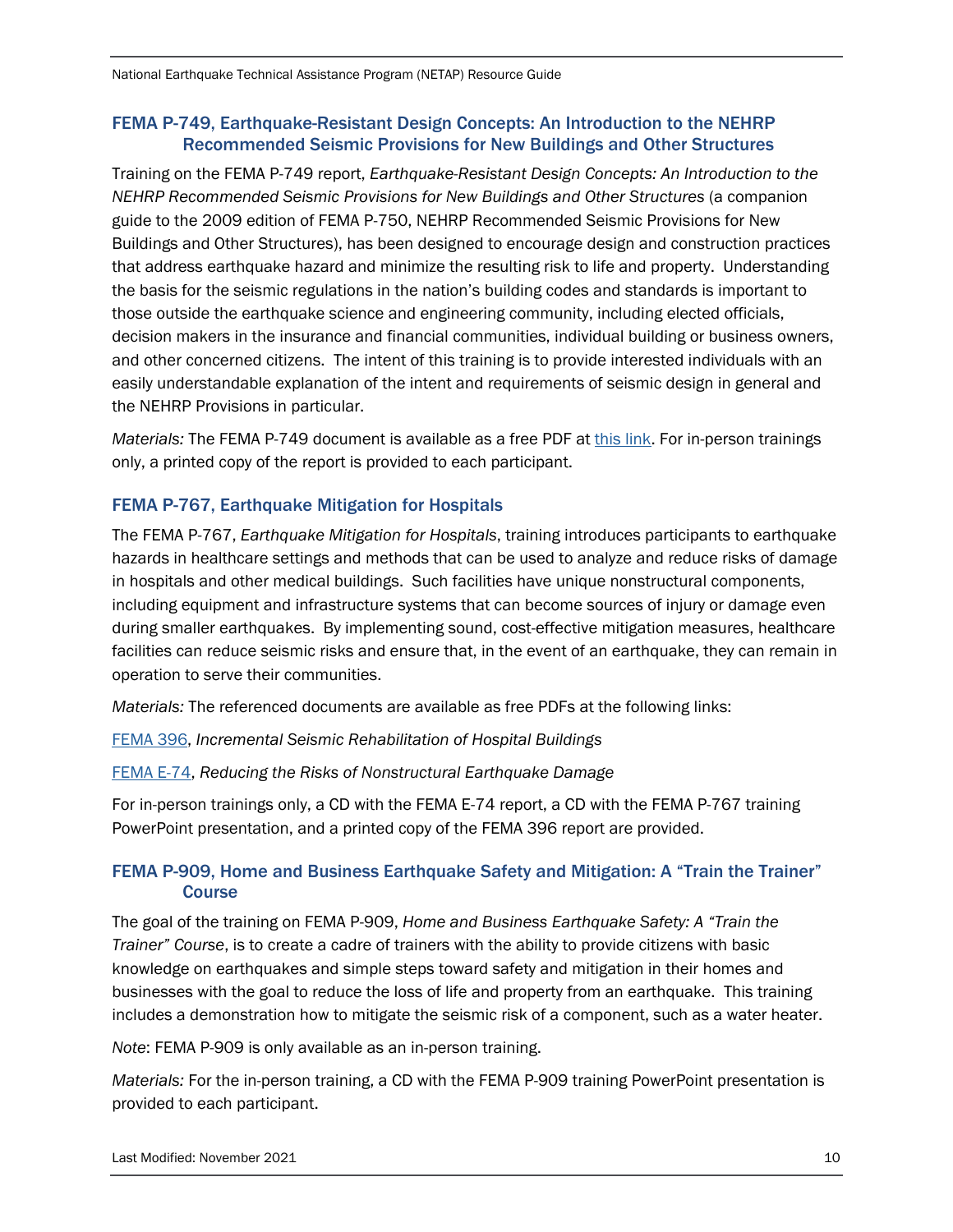# FEMA P-1000, Safer, Stronger, Smarter: A Guide to Improving School Natural Hazard **Safety**

This training on FEMA P-1000, *Safer, Stronger, Smarter: A Guide to Improving School Natural Hazard Safety*, provides guidance on school operations (i.e., what to do before, during, and after an event) and on the physical protection of school facilities (i.e., what can be done to the structure and facility to improve safety). The training also includes some discussion of the FEMA P-1000 supplements, which provide guidance specific to earthquakes, floods, hurricanes, tornadoes, and tsunamis.

*Materials:* The FEMA P-1000 document is available as a free PDF at [this link.](https://www.surveymonkey.com/r/Request-NETAP-2022) For in-person trainings only, a printed copy of the report is provided to each participant

## FEMA P-2055, Post-disaster Building Safety Evaluation Guidance

This training on FEMA P-2055, *Post-disaster Building Safety Evaluation Guidance: Report on the Current State of Practice, including Recommendations Related to Structural and Nonstructural Safety and Habitability*, provides an overview of existing procedures for post-disaster building safety evaluations and issues related to structural safety and habitability. Guidance is also presented on planning, managing, and implementing safety evaluation programs before and after a disaster incident.

In late 2018, Congress directed FEMA to develop and publish guidance, including best practices, for the post-disaster safety assessment of buildings by licensed architects and engineers to ensure that design professionals properly analyze the structural integrity and livability of buildings and structures following disasters. The final report, FEMA P-2055, covers current state of practice, including recommendations related to structural safety and habitability. This report serves as a comprehensive review of all facets of post-disaster safety evaluations, covering deployment management, secondary hazard events, requirements for health of occupants, and discussions on interim postdisaster use of buildings.

*Materials:* The FEMA P-2055 document is available as free PDFs at [this link.](https://www.atcouncil.org/images/files/FEMA_P-50-1.pdf) For in-person trainings only, a printed copy of the report is provided to each participant.

## Building Code Overview, Building Codes – Why They Matter

Building codes are regulations governing design, construction, alteration, and maintenance of structures. They are the foundation for community resilience. This training provides an overview of the building code pertaining to earthquake effects on buildings and underline the importance of code adoption and enforcement. This training also highlights why this information is important to emergency managers, decision makers, and the general public.

*Materials:* Presentation slides (PDF format) are provided to participants.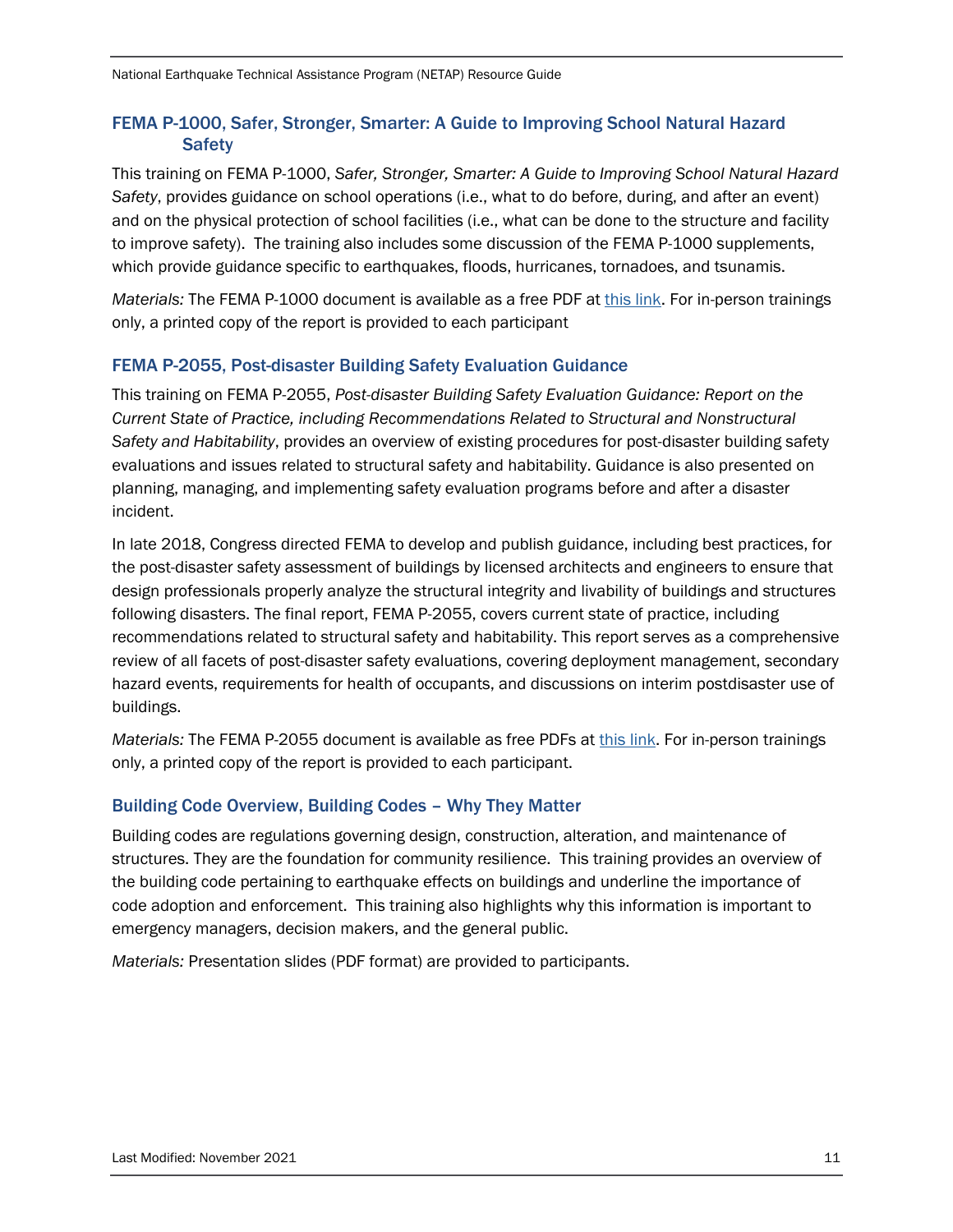# Reducing Earthquake Risk in the Classroom and Beyond: Seismic Mitigation of Nonstructural Hazards in Schools

This training, intended for facility managers, K-12 school administrators, and teachers, teaches participants about the most common earthquake hazards in K-12 schools and empowers them to mitigate these issues. The objectives of the training are to: (1) understand what nonstructural components are and why they matter in earthquakes; (2) learn how to recognize and identify common nonstructural hazards in K-12 schools; and (3) review strategies for mitigating common hazards, including understanding when an engineer/technical consultant should be engaged.

*Materials*: Presentation slides (PDF format) are provided to participants.

## Seismic Retrofit of Wood-Frame Cripple Walls and Unreinforced Masonry Chimneys

In this training, participants learn how to seismically strengthen two of the most common vulnerabilities found in one- and two-family dwellings: wood-frame cripple walls and unreinforced masonry chimneys. In an earthquake, cripple walls with inadequate anchorage may allow the dwelling to slide off its foundation, or, if inadequately braced, the cripple wall itself may collapse. Unreinforced masonry chimneys can fall out onto exterior areas, endangering passersby, or into the home, endangering occupants. Retrofitting of these vulnerabilities minimizes the risk of earthquake damage and increases the probability that these homes are available to provide shelter immediately following an event.

The training explains how to check if a dwelling has cripple walls or a chimney that are vulnerable to earthquake damage, introduces prescriptive, preengineered plan sets that are available to address the vulnerabilities, and explains how to determine if the plan sets are applicable to a given dwelling.

*Materials:* Relevant documents are available as free PDFs at the following links:

FEMA P-1100, *Vulnerability-Based Seismic Assessment and Retrofit of One- and Two-Family Dwellings* 

- [Volume 1](https://www.fema.gov/sites/default/files/2020-07/fema_earthquakes_rapid-visual-screening-of-buildings-for-potential-seismic-hazards-a-handbook-third-edition-fema-p-154.pdf)  Prestandard
- [Volume 2A](https://www.fema.gov/sites/default/files/2020-08/fema_seismic-retrofit-family-dwellings-crawlspace_p-1100-2a.pdf)  Plan Set for Crawlspace Dwellings
- [Volume 2C](https://www.fema.gov/sites/default/files/2020-07/fema_earthquakes_reducing-the-risks-of-nonstructural-earthquake-damage-a-practical-guide-fema-e-74.pdf)  Plan Set for Masonry Chimneys

[FEMA P-1024-RA1,](https://www.fema.gov/sites/default/files/2020-07/fema_earthquake-resistant-design-concepts_p-749.pdf) *South Napa Earthquake Recovery Advisory: Repair of Earthquake-Damaged Masonry Fireplace Chimneys*

[FEMA P-1024-RA2,](https://www.fema.gov/sites/default/files/2020-07/fema_p-2055_post-disaster_buildingsafety_evaluation_2019.pdf) *South Napa Earthquake Recovery Advisory: Earthquake Strengthening of Cripple Walls in Wood-Frame Dwellings*

For in-person trainings only, printed copies of the reports are provided to each participant.